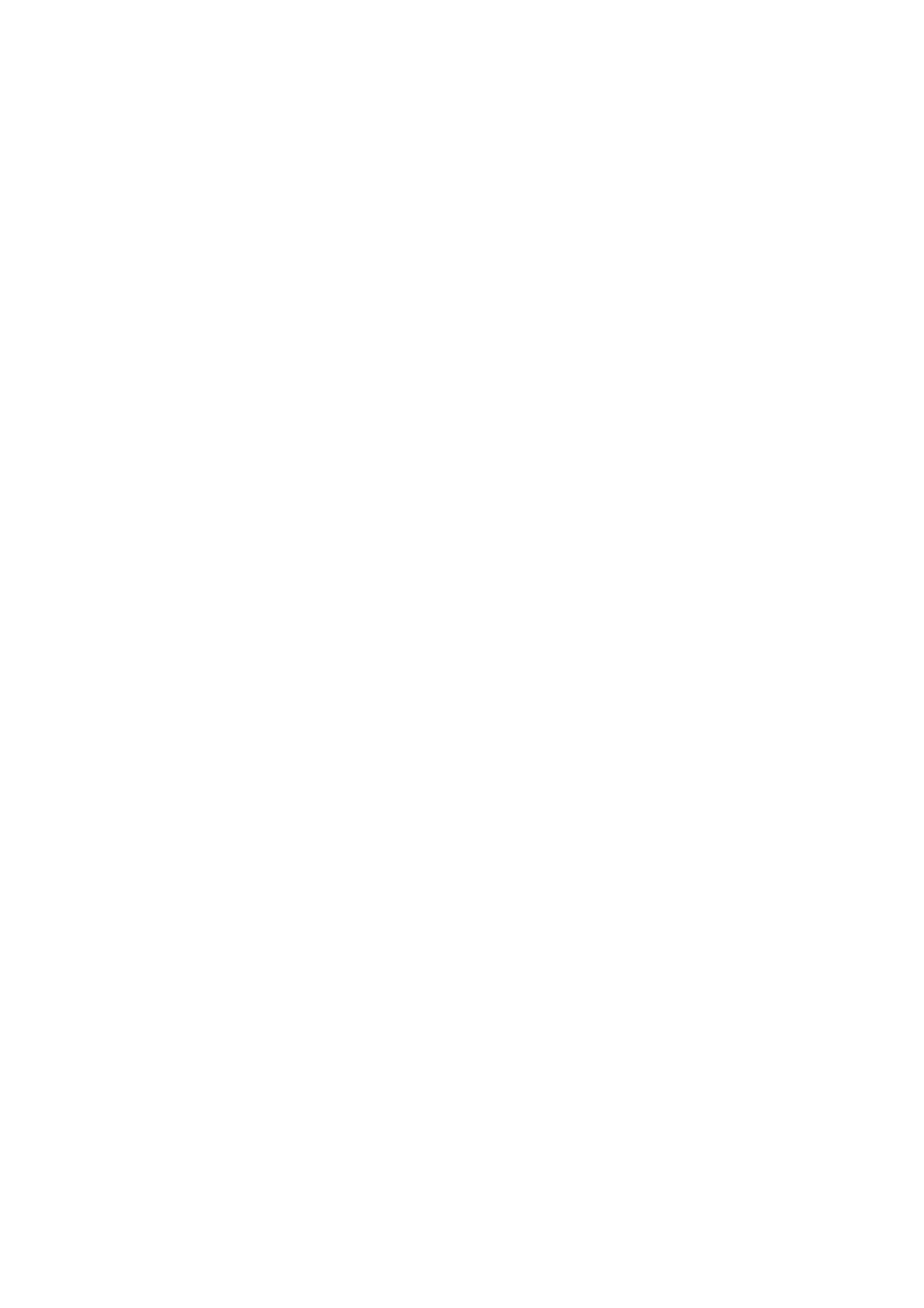## **Table of Contents**

|                        |                                         | Pages |
|------------------------|-----------------------------------------|-------|
| 11 Appendix 11.1       |                                         |       |
| 11.1                   | <b>Glossary of Acoustic Terminology</b> |       |
| <b>Table of Tables</b> |                                         |       |

Table 11-1 Typical noise levels ii experience of the state of the state of the state of the state of the state of the state of the state of the state of the state of the state of the state of the state of the state of the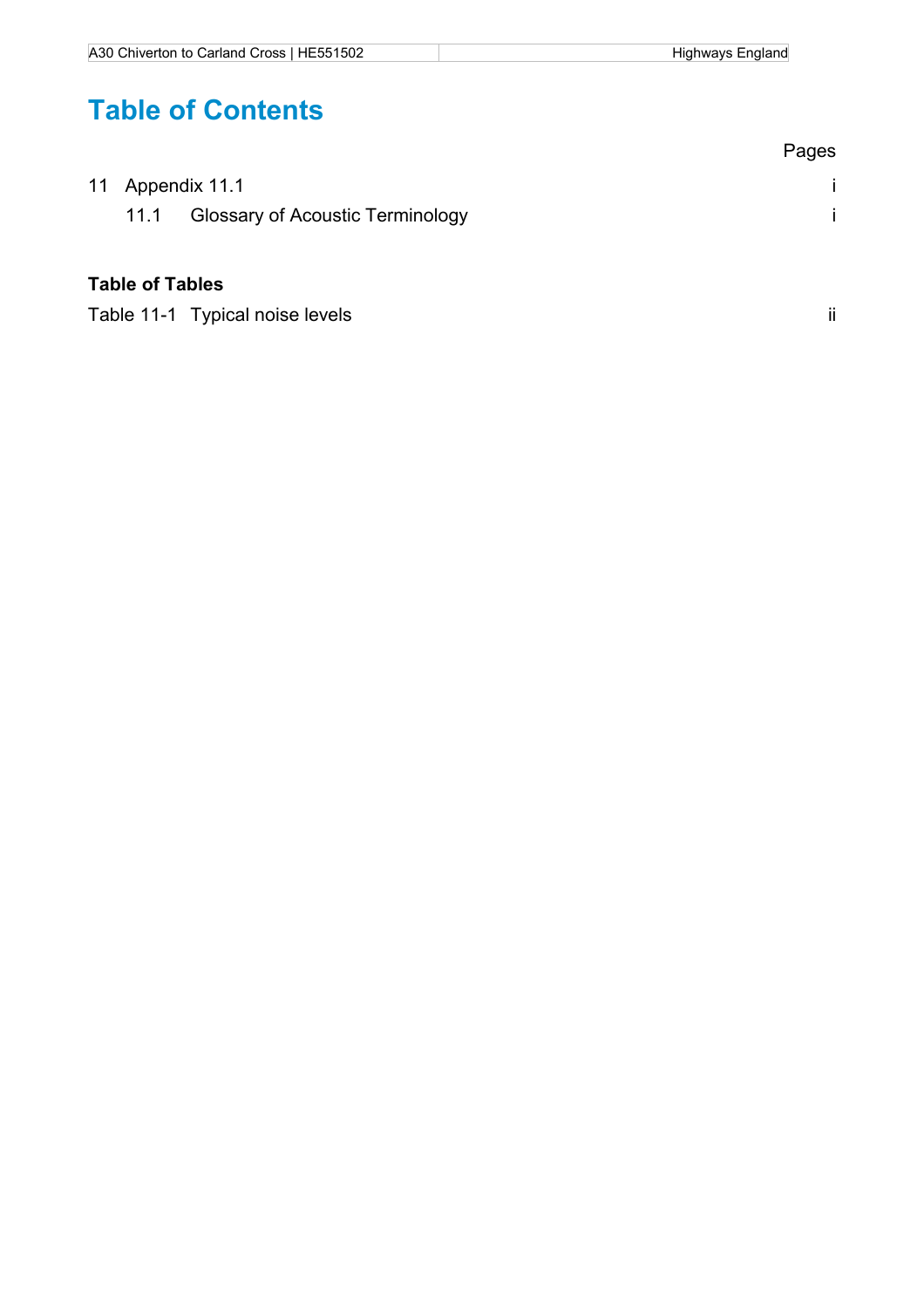### **11 Appendix 11.1**

#### **11.1 Glossary of Acoustic Terminology**

#### **Decibel (dB)**

The ratio of sound pressures which we can hear is a ratio of  $10^6$ :1 (one million:one). For convenience, therefore, a logarithmic measurement scale is used. The resulting parameter is called the 'sound pressure level' (Lp) and the associated measurement unit is the decibel (dB). As the decibel is a logarithmic ratio, the laws of logarithmic addition and subtraction apply.

#### **dB(A)**

- 11.1.2 The unit used to define a weighted sound pressure level, which correlates well with the subjective response to sound. The 'A' weighting follows the frequency response of the human ear, which is less sensitive to low and very high frequencies than it is to those in the range 500Hz to 4kHz.
- 11.1.3 In some statistical descriptors the 'A' weighting forms part of a subscript, such as LpA10, LpA90, and LpAeq for the 'A' weighted equivalent continuous noise level.

#### **Equivalent continuous sound level**

11.1.4 An index for assessment for overall noise exposure is the equivalent continuous sound level, Lpeq. This is a notional steady level which would, over a given period of time, deliver the same sound energy as the actual time-varying sound over the same period. Hence fluctuating levels can be described in terms of a single figure level.

#### **Frequency**

11.1.5 Frequency is the rate of repetition of a sound wave. The subjective equivalent in music is pitch. The unit of frequency is the hertz (Hz), which is identical to cycles per second. A 1000Hz is often denoted as 1kHz, e.g. 2kHz = 2000Hz. Human hearing ranges approximately from 20Hz to 20kHz. For design purposes the octave bands between 63Hz to 8kHz are generally used. The most commonly used frequency bands are octave bands, in which the mid frequency of each band is twice that of the band below it. For more detailed analysis, each octave band may be split into three one-third octave bands or narrow frequency bands.

#### **Maximum noise level**

- 11.1.6 The maximum noise level identified during a measurement period. Experimental data has shown that the human ear does not generally register the full loudness of transient sound events of less than 125ms duration and fast time weighting (F) has an exponential time constant of 125ms which reflects the ear's response. Slow time weighting (S) has an exponential time constant of 1s and is used to allow more accurate estimation of the average sound level on a visual display.
- 11.1.7 The maximum level measured with fast time weighting is denoted as  $L_{\text{pAmax}}$ , F. The maximum level measured with slow time weighting is denoted  $L_{\text{pAmax}}$ , s.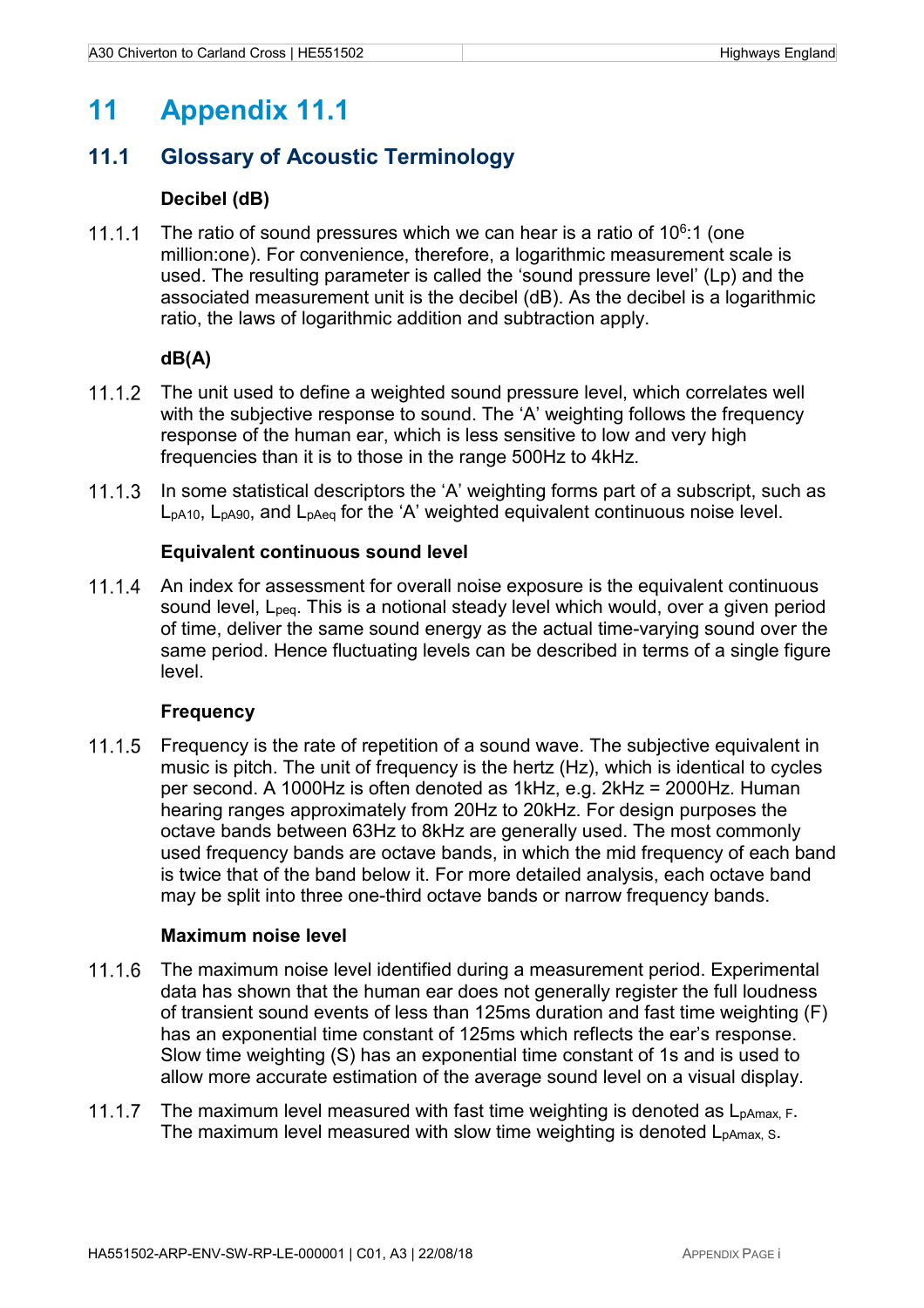#### **Sound pressure level**

- 11.1.8 The sound power emitted by a source results in pressure fluctuations in the air. which are heard as sound.
- 11.1.9 The sound pressure level  $(L_p)$  is ten times the logarithm of the ratio of the measured sound pressure (detected by a microphone) to the reference level of 2 x 10-5Pa (the threshold of hearing).
- Thus  $L_p$  (dB) = 10 log (P1/P<sub>ref)</sub><sup>2</sup> where P<sub>ref</sub>, the lowest pressure detectable by the ear, is 0.00002 pascals (i.e. 2x10-5 Pa).
- 11.1.11 The threshold of hearing is 0dB, while the threshold of pain is approximately 120dB. Normal speech is approximately 60dBLpA and a change of 3dB is only just detectable. A change of 10dB is subjectively twice, or half, as loud.

#### **Free Field:**

11.1.12 An external sound field in which no significant sound reflections occur (apart from the ground).

#### **Statistical noise levels**

- 11.1.13 For levels of noise that vary widely with time, for example road traffic noise, it is necessary to employ an index which allows for this variation. The  $L_{p10}$ , the level exceeded for 10% of the time period under consideration, and can be used for the assessment of road traffic noise (note that L<sub>pAeq</sub> is used in BS 8233 for assessing traffic noise). The L90, the level exceeded for 90% of the time, has been adopted to represent the background noise level. The  $L_1$ , the level exceeded for 1% of the time, is representative of the maximum levels recorded during the sample period.
- 11.1.14 A weighted statistical noise levels are denoted L<sub>pA10</sub>, dBL<sub>pA90</sub> etc. The reference time period (T) is normally included, e.g. dBL<sub>pA10, 5min</sub> or dBL<sub>pA90, 8hr</sub>.

| <b>Noise Level, dB(A)</b> | <b>Example</b>                        |
|---------------------------|---------------------------------------|
| 130                       | Threshold of pain                     |
| 120                       | Jet aircraft take-off at 100m         |
| 110                       | Chain saw at 1m                       |
| 100                       | Inside disco                          |
| 90                        | Heavy lorries at 5m                   |
| 80                        | Kerbside of busy street               |
| 70                        | Loud radio (in typical domestic room) |
| 60                        | Office or restaurant                  |
| 50                        | Domestic fan heater at 1m             |
| 40                        | Living room                           |
| 30                        | Theatre                               |
| 20                        | Remote countryside on still night     |

**Table 11-1 Typical noise levels**